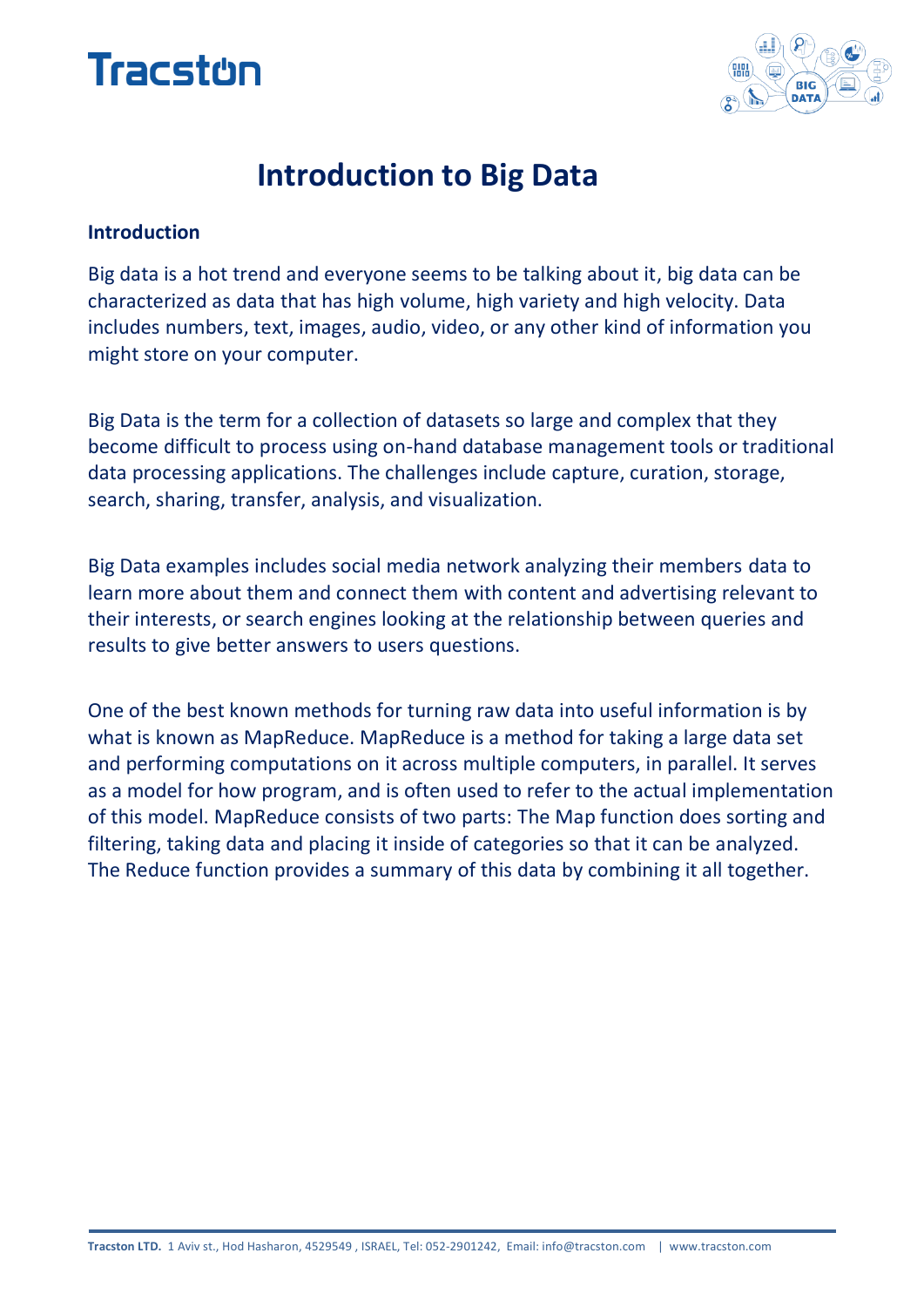# **Tracston**



# **Objectives**

 In This Course You will learn an introduction to data formats, technologies, and techniques. Fundamentals of Relational Databases. Fundamentals of NoSQL Databases. An overview of principles and technologies for working with Big Data.

#### **Duration: 8 hours**

### **Target Audience**

This Course targets audience are:

- IT managers looking to better manage data analysis. Businesses looking to organize and analyze large amounts of vital data in order to improve business insights.
- Managers who wants to reach business goals and improve agility.
- IT professionals looking to implement new data analysis tools.
- Data Analyst, SQL Developers, Database Administrator, Database Developers, IT Professionals, and any other person who would like to get familiar with big data technology.

## **Prerequisites**

- Internet Access
- **•** Basic Computer Skills